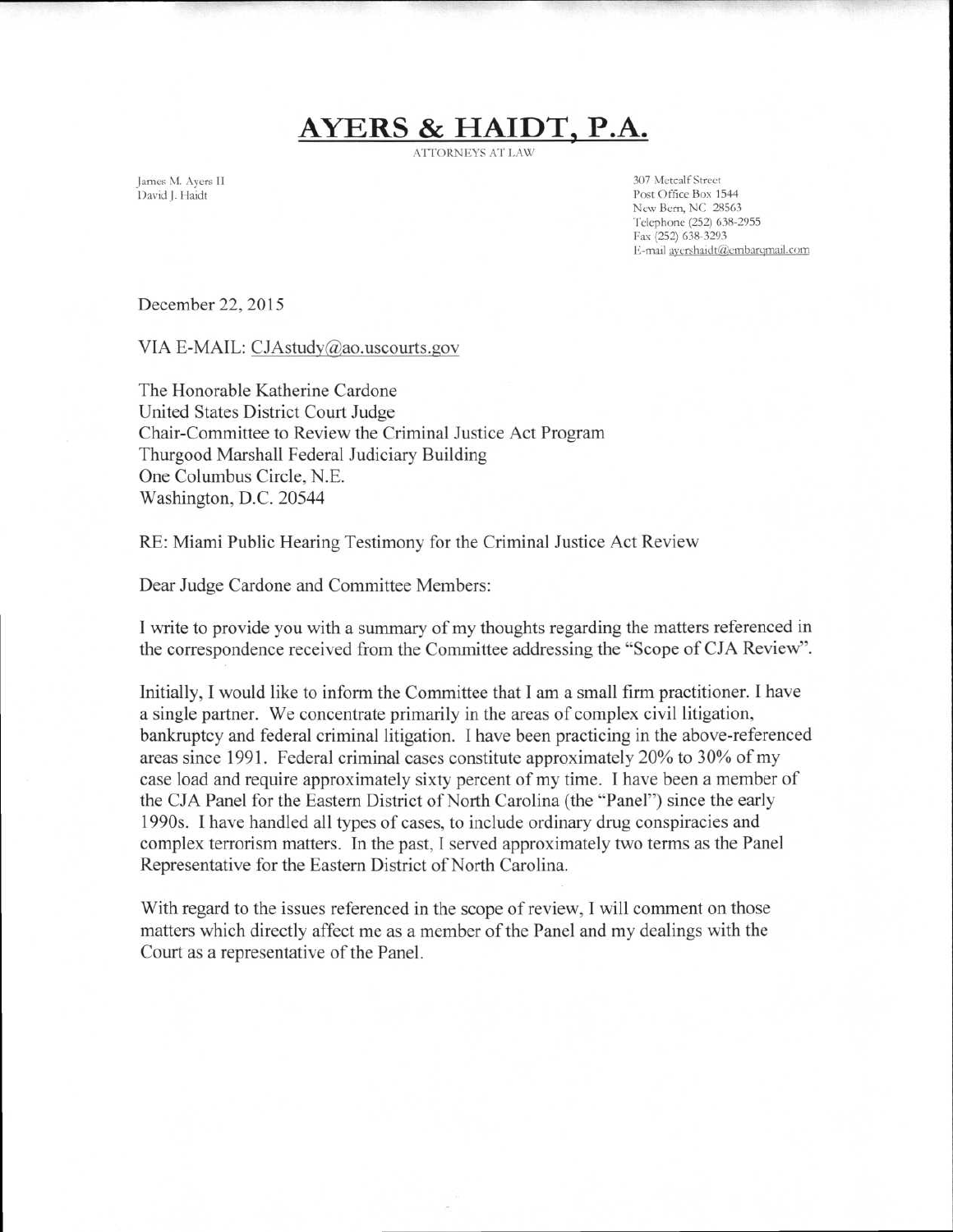- The adequacy of compensation for legal services provided under CJA, including maximum amount of compensation and parity of resources, has always lagged behind the market. Historically compensation lags far behind that which is necessary to pay the overhead necessary to operate a small firm. It is my understanding that the CJA hourly rate is approximately \$127.00. The rate falls short of the standard billing rates applicable to litigation practice. Litigation rates range from \$300.00 to \$400.00 per hour for experienced counsel. Overhead generally approaches fifty percent of the hourly rate/earnings. There is always room to improve with regard to compensation rates and maximum amounts of compensation paid to Panel members. The rate does not have to meet the market rate, but needs to be somewhat competitive to attract good members. An increase in the rate should likewise require an increase in the maximum allowed per case.
- It has been my experience that ordinary cases can be concluded within the maximum limits established by the CJA program. However, on many occasions, I am unable to comply with the maximums and my vouchers do in fact require judicial approval and review. These reviews are generally driven by the size of our district, which requires significant travel, and the general competency of the clients that I am appointed to represent. It is common for my clients to have an I.Q. significantly below average. As a result of the competency related issues, it is difficult to convince a defendant to make the appropriate choice based upon the facts and law that applies to their particular case. In addition, the government's method of charging these individuals with conspiracy and exposing them to the maximum sentence allowable by law in almost every applicable case accelerates the costs. Lack of parity between state and federal sentences drives this lack of understanding. The defendant generally does not understand why he goes from serving six month sentences, to looking at twenty to twenty five years.
- Resources are not in parity. Unfortunately, the vast and unlimited resources possessed by the government dictate the difference in appointed and retained cases. The government leverages all of its resources prior to indictment or charge. Almost all of my Panel cases are assigned post indictment or charge. There is little room left for controlling a case after indictment or charge. That said, in all of the cases that I have handled, I generally have been allowed the expert services requested so long as supported by the appropriate motion. I have handled a number of complex cases, to include terrorism related trials, and have been pleased with the scope expert services requested and allowed.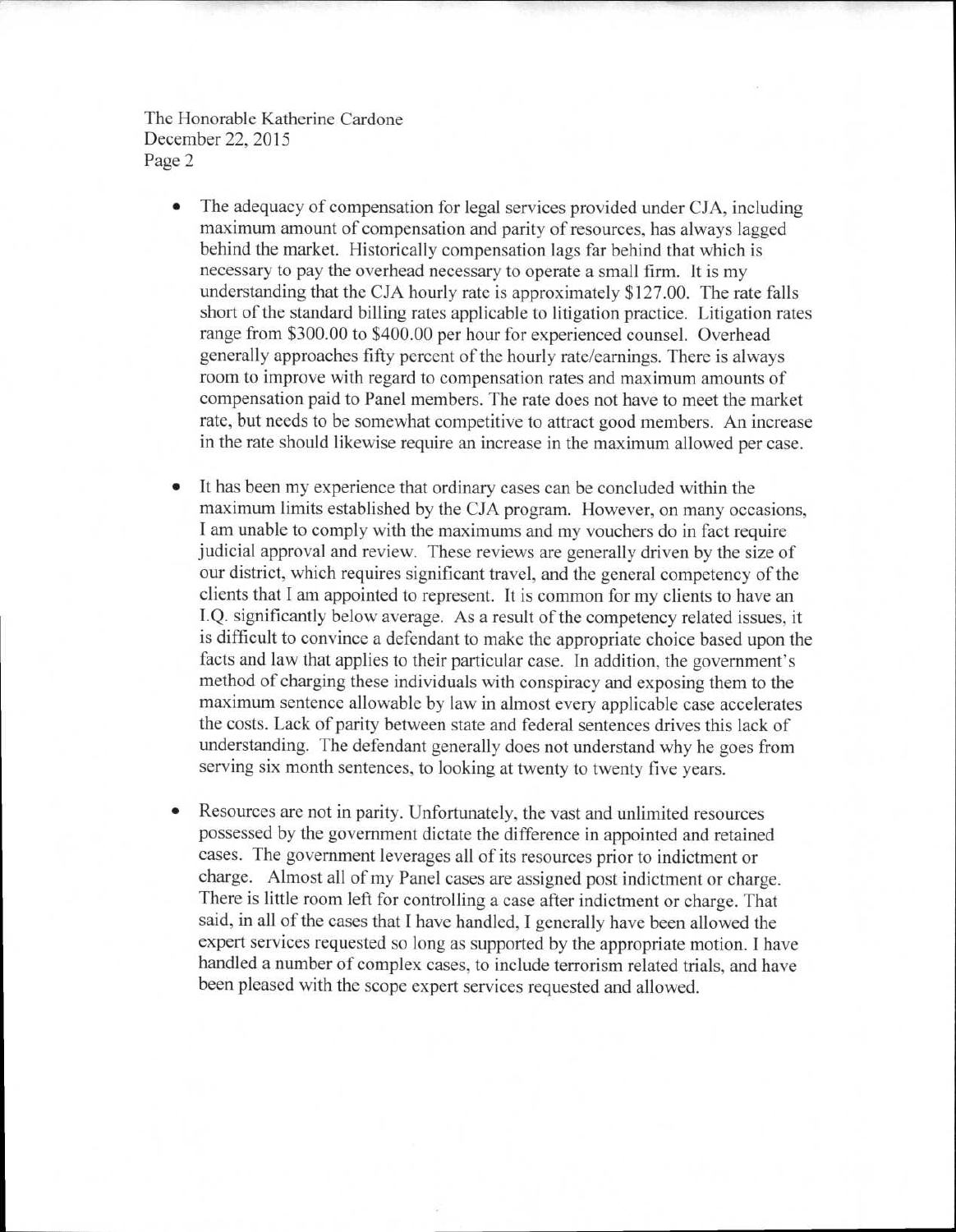- The adequacy and fairness of billing, voucher review and approval process related to compensation, is somewhat lacking in my opinion. I have a number of vouchers reduced each year, some with and some without explanation. Generally, the explanation for the voucher reduction is lacking with regard to reason or rational. That is not to say that the fee reduction is not addressed, the reasons simply do not take into account the representation of the individual defendant. I understand that there are budget issues with regard to representing the indigent; however, all of the time necessary to deal with Panel cases is not necessarily compensated. I do not receive compensation for writing letters of explanation and documenting vouchers. I think it is important to remember that each case involves a different individual and representation must be tailored to fit that particular individual. Another words, the cookie cutter maximum does not always fit. The vast majority of judges in my district do contact me when there will be a reduction of voucher either by phone call or letter. Unfortunately, some vouchers continue to be reduced without any explanation whatsoever.
- With regard to presentation and calculation of vouchers, I do not self-reduce my vouchers. I include all time spent on a case. I think it is a better practice to maintain proper time records and I have informed the Panel in the past not to selfreduce vouchers. Self-reduction results in an arbitrary figure with regard to the true amount of time necessary to handle a case. Regardless of my position and advice, I do know that lawyers in our district and other districts regularly reduce vouchers prior to submitting them for purposes of payment and approval.
- Adequacy and fairness of billing with regard to legal and expert services does not create any problems or issues to my knowledge. I cannot recall a situation in which I have been denied an appropriate expert when supported by proper motion.
- I believe that the quality of representation of the Panel for the Eastern District of North Carolina is reasonable. We have driven our Panel size to approximately double the size it was when I first started. I voiced objection to the increasing size of the Panel unsuccessfully. The Panel was increased from approximately 60 to 80 lawyers, to 110 to 120 lawyers. It is my understanding that the Panel has grown too large and Panel members may very well have to rotate on or off the Panel. Rotation on or off the Panel does not appeal to me. If removed for the above reason, I do not think I would return. I believe that a Panel attorney needs to handle somewhere between 7 to 10 cases a year to remain proficient. As the Panel grows the number of cases are reduced accordingly. I used to handle approximately 8 or more cases almost each and every year before the Panel size increased. The size of the Panel has an impact on the number of cases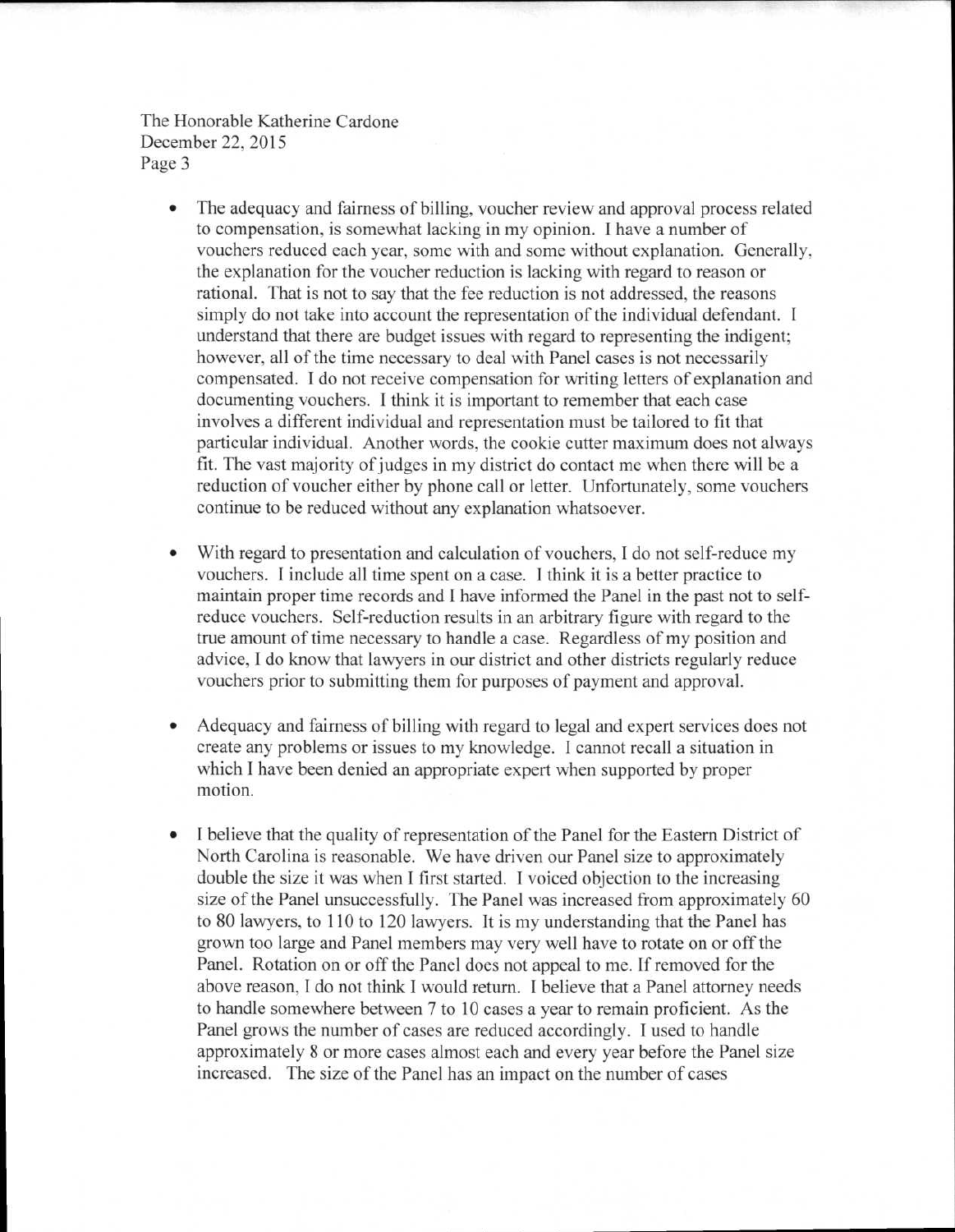> and the competency of counsel. The more cases you handle, the more proficient and knowledgeable you become with regard to the facts and law.

- The Defender Services Office (DSO) has always provided excellent services to our Panel. I regularly received and sent information forwarded by the DSO to members of the Panel. I tried to provide information received from the DSO in electronic format so that the Panel could access information as needed.
- I am not aware of any Panel member requiring additional representation for reasons related to contempt, sanctions and ineffective assistance of counsel and/or malpractice claims. That is not to say that it has never happened. I am simply not familiar with any of the above having happened. I have dealt with, as a Panel representative, individuals having to be removed or added to the Panel. I have advised the Court of my opinion with regard to the practice and habits of counsel when needed. I believe that the method of review by the Federal Defender and Judges is more than adequate.
- In our district, I have never known there to be a lack for qualified counsel necessary to resolve large and/or multi-defendant cases.
- The timeliness of appointment of counsel in my district appears to be almost immediate upon indictment/charge or withdraw by the Federal Defender's office.
- The availability and effectiveness of training services provided to the Panel, in my district, is more than sufficient. In my district, we have a number of seminars each year that are helpful with regard to addressing current facts or law. I have on many occasions requested assistance from the Federal Defender's office and my questions have been answered. In addition, the DSO has been more than helpful in securing information with regard to experts and certain other matters, to include budgeting of large or complex cases. I have not had to budget many cases, save and except a terrorism case, but the budgeting process was assisted by a budgeting attorney from another circuit. The terrorism case that I had to budget the Court approved the budget, timely paid invoices and allowed expert services as requested. Our circuit has recently appointed a budgeting attorney and I have spoken with him on a number of occasions with regard to cases that may approach or exceed the maximum.